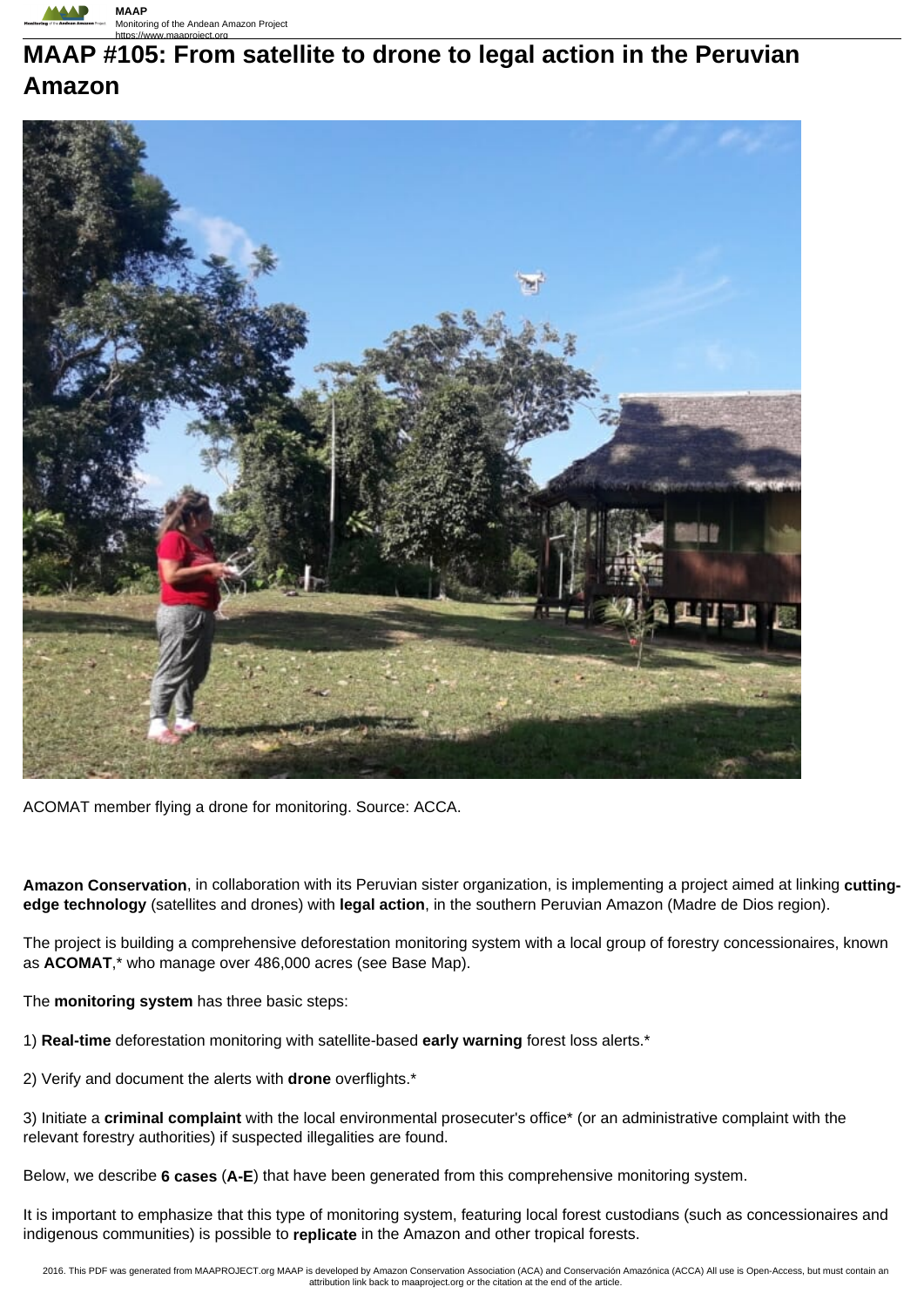

https://www.maaproject.org This innovative project is largely funded by the Norwegian Agency for Development Cooperation (NORAD) and International Conservation Fund of Canada (ICFC).



Base Map. The 6 Acomat cases (A-F) described in this report. Data: ACCA, MINAM/PNCB, SERNANP.

## **Case A. Illegal logging in the "Los Amigos" Conservation Concession**

This evidence in this case was obtained from a drone overflight of an area that was the subject of an early warning forest loss alert within **Los Amigos Conservation Consession** (a conservation area where logging is not permitted). The overflight documented the **illegal logging** of the timber species known locally as tornillo (Cedrelinga cateniformis) within the concession (see image below). The drone images were presented to the environmental prosecuter's office in Madre de Dios as part of a criminal complaint.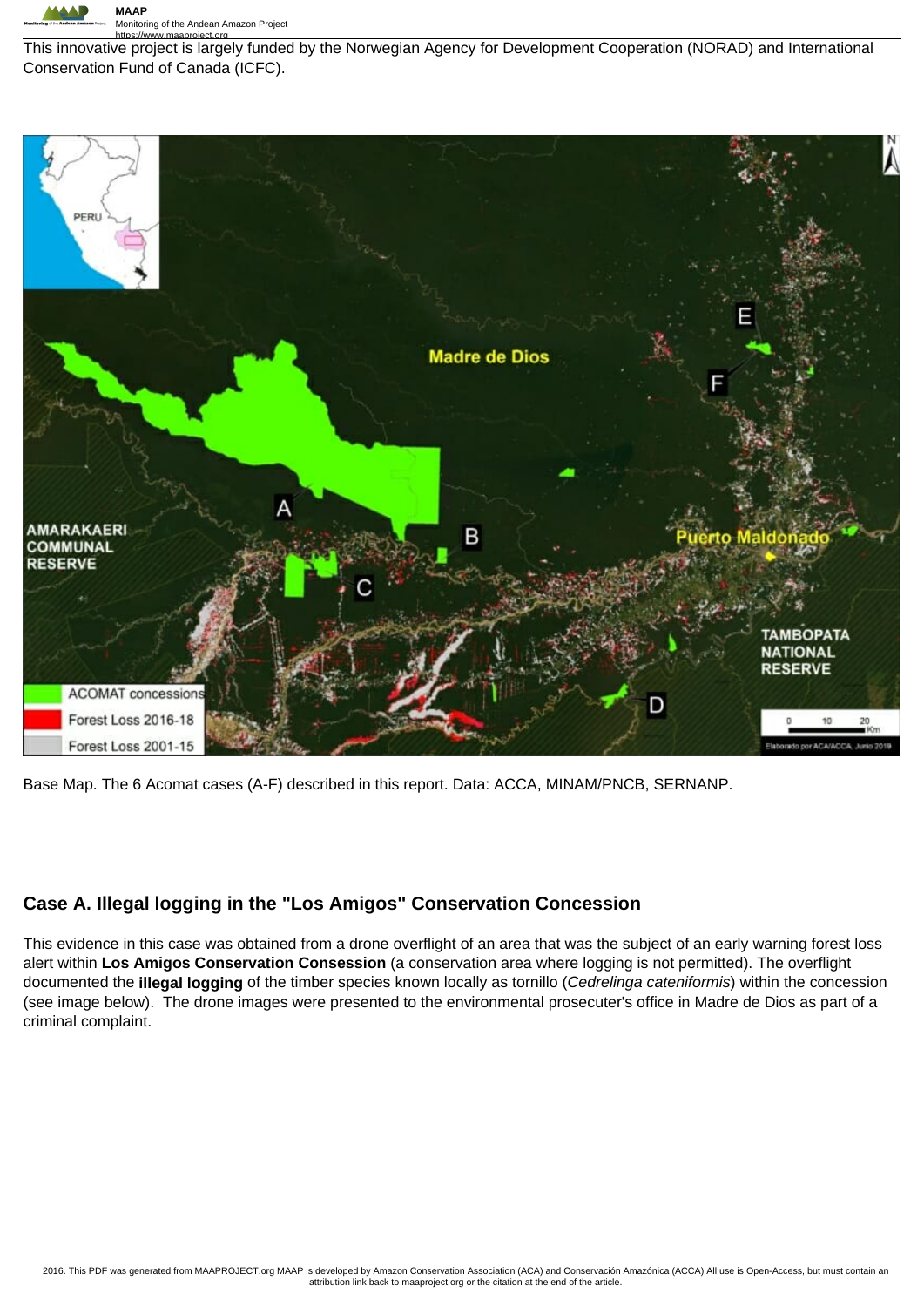

Case A. Illegal logging in the Conservation Concession "Los Amigos", identified with a drone flying over. Source: ACCA.

## **Case B. Illegal mining in the "Sonidos de la Amazonía" Ecotourism Concession**

The owner of the Sonidos de la Amazonía Ecotourism Concession received an early warning forest loss alert on his cellphone. She then organized a drone overflight and documented active **illegal gold mining** activity, including infrastructure (see image below). The drone images were presented to the environmental prosecuter's office in Madre de Dios as part of a criminal complaint.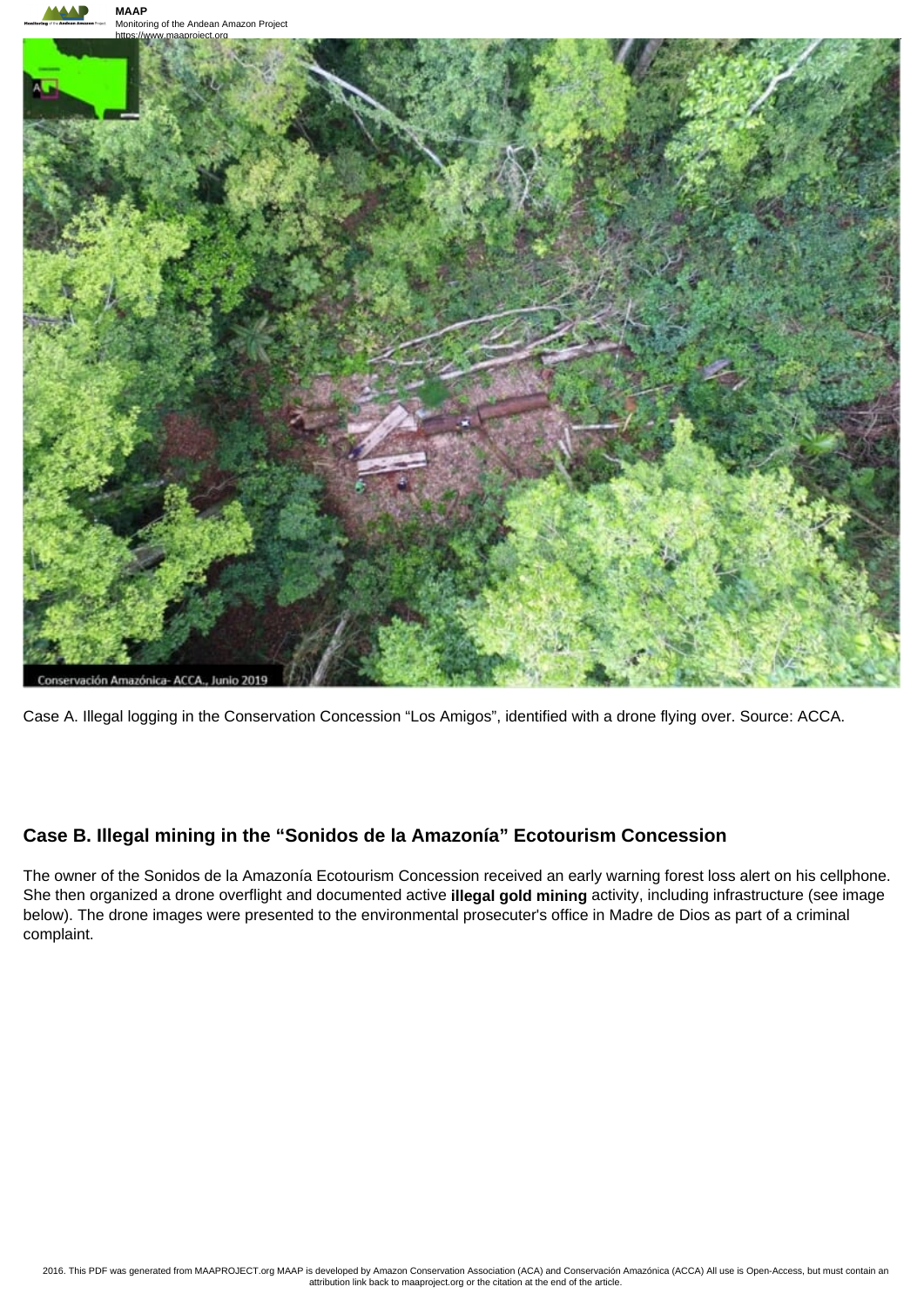



Case B. Illegal mining in the Tourism Concession "Sonidos de la Amazonía," identified with drone images. Source: ACCA.

#### **Case C. Illegal mining in the "AGROFOCMA" Forestry Concession**

The owner of the AGROFOCMA forestry (logging) concession received an early warning forest loss alert on his cellphone. He then organized a drone overflight and documented active **illegal gold mining** activity, including infrastructure (see image below). The drone images were presented to the environmental prosecuter's office in Madre de Dios as part of a criminal complaint.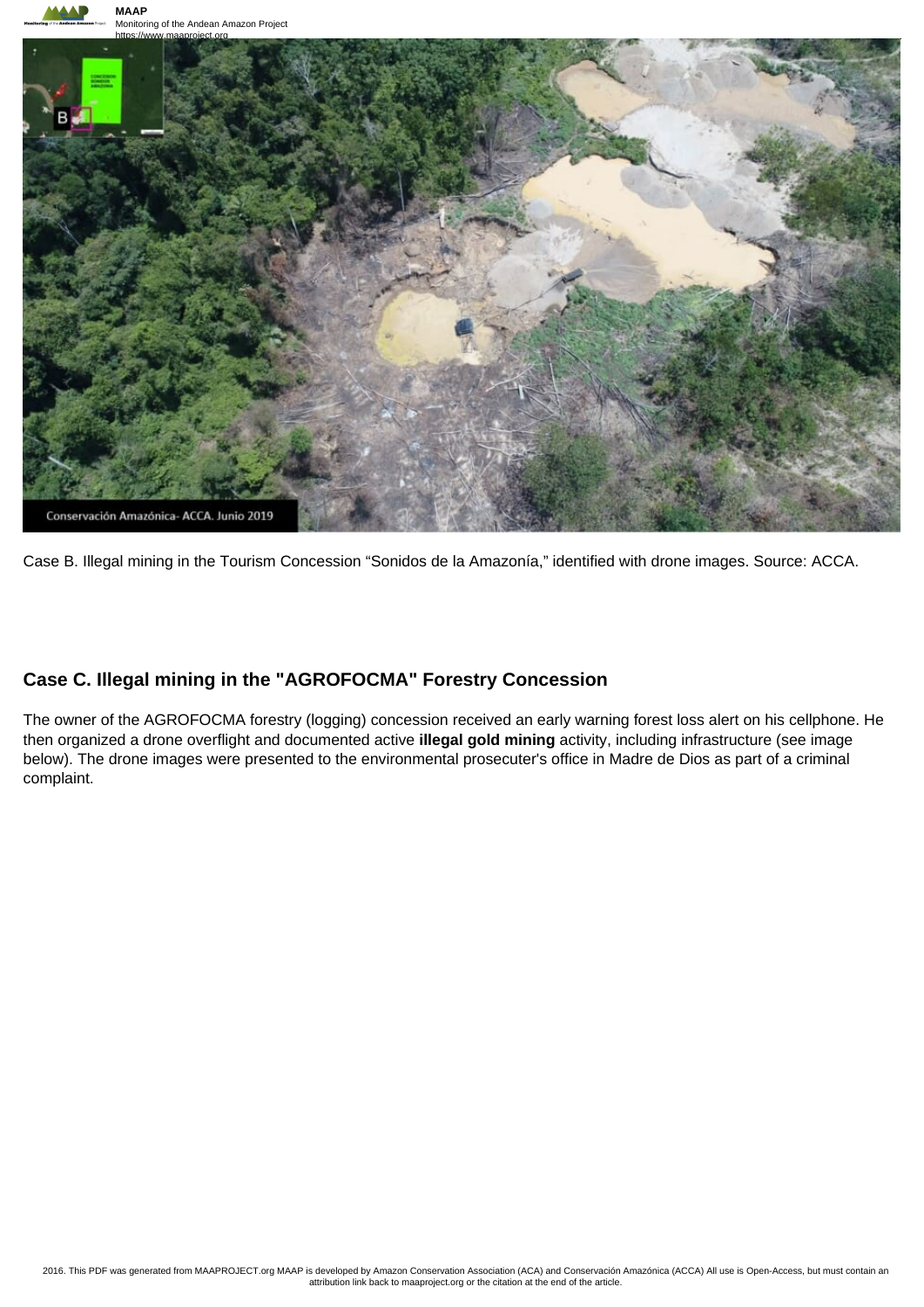



Case C. Illegal mining in the Forest Concession "AGROFOCMA," identified with drone images. Source: ACCA.

### **Case D. Illegal mining in the "Inversiones Manu" Forestry Concession**

The owner of the Inversiones Manu forestry (logging) concession received an early warning forest loss alert on his cellphone. He then organized a drone overflight and documented active **illegal gold mining** activity, including workers and infrastructure (see image below). The drone images were presented to the environmental prosecuter's office in Madre de Dios as part of a criminal complaint.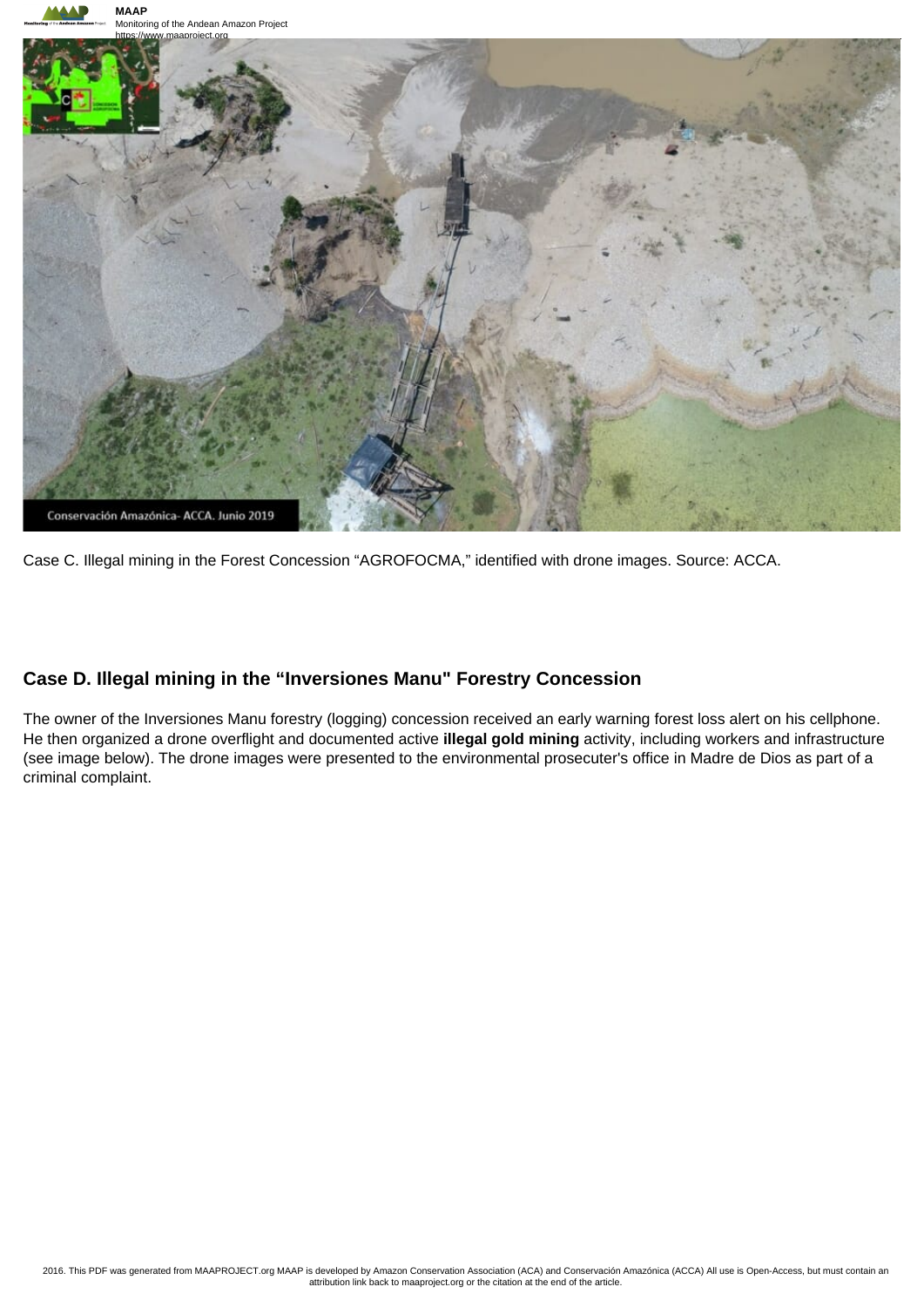



Case D. Illegal mining in the Forest Concession "Inversiones Manu," identified with drone images. Source: ACCA.

## **Case E. Illegal logging in the "Sara Hurtado" Brazil Nut Concession**

The owner of the Sara Hurtado Brazil Nut Concession received an early warning forest loss alert on her cellphone. She then organized a drone overflight and documented active **illegal logging** activity, including cedar wood planks (see image below). The drone images were presented to the environmental prosecuter's office in Madre de Dios as part of a criminal complaint.

In a related case, drones also captured images of a nearby collection center and transport truck for the recently logged planks. These images were also presented to the environmental prosecuter's office as part of a sixth case.